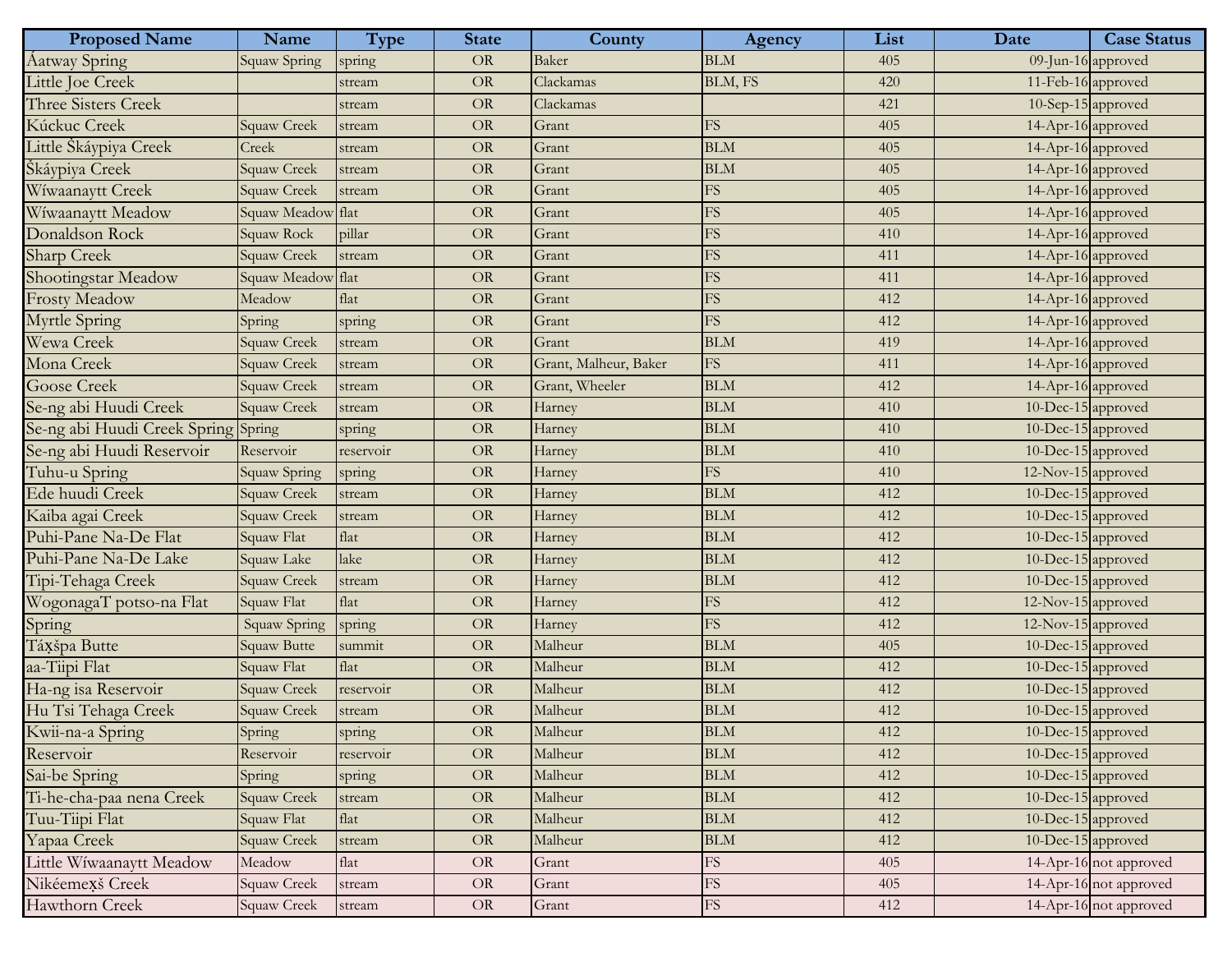| <b>Elder Creek</b>      | Squaw Creek        | stream    | <b>OR</b> | Grant           | <b>BLM</b>             | 417 | 14-Apr-16 not approved |
|-------------------------|--------------------|-----------|-----------|-----------------|------------------------|-----|------------------------|
| Little Elder Creek      | Creek              | stream    | $\rm OR$  | Grant           | <b>BLM</b>             | 417 | 14-Apr-16 not approved |
| Sullens Creek           | Creek              | stream    | OR        | Grant           | FS                     |     | received               |
| Sullens Meadow          | Meadow             | flat      | $\rm OR$  | Grant           | FS                     |     | received               |
| Háawpa Creek            | Squaw Creek        | stream    | OR        | <b>Baker</b>    | <b>BLM</b>             | 405 | review listed          |
| Tekpé Gulch             | Squaw Gulch        | valley    | <b>OR</b> | <b>Baker</b>    | <b>BLM</b>             | 405 | review listed          |
| haawnpa Creek           | Squaw Creek        | stream    | OR        | <b>Baker</b>    | <b>BLM</b>             | 421 | review listed          |
| tekpé's Gulch           | Squaw Gulch        | valley    | OR        | <b>Baker</b>    | <b>BLM</b>             | 421 | review listed          |
| Cason Hill              |                    | summit    | <b>OR</b> | Clackamas       |                        | 418 | review listed          |
| Damsel Pond             |                    | reservoir | OR        | Clackamas       |                        | 418 | review listed          |
| <b>Elver Creek</b>      |                    | stream    | OR        | Clackamas       |                        | 418 | review listed          |
| Pond-lily Pond          |                    | reservoir | <b>OR</b> | Clackamas       |                        | 418 | review listed          |
| Sawbill Pond            |                    | reservoir | OR        | Clackamas       |                        | 418 | review listed          |
| <b>Taylor Spring</b>    |                    | spring    | OR        | Clackamas       |                        | 418 | review listed          |
| Waterdog Pond           |                    | reservoir | OR        | Clackamas       |                        | 418 | review listed          |
| Ka Kwi-Tuhu-u Creek     | Squaw Creek        | stream    | OR        | Grant, Harney   | FS                     | 410 | review listed          |
| <b>Trail Creek</b>      | Squaw Creek        | stream    | OR        | Grant, Umatilla | <b>FS</b>              | 412 | review listed          |
| Princess Peak           |                    | summit    | $\rm OR$  | Josephine       | <b>BLM</b>             | 420 | review listed          |
| Paa nena-d Reservoir    | Reservoir          | reservoir | $\rm OR$  | Malheur         | <b>BLM</b>             | 412 | review listed          |
| Paa-ne-na Reservoir     | Reservoir          | reservoir | OR        | Malheur         | <b>BLM</b>             | 412 | review listed          |
| Namaa-Tsa pi punni      | Vee                | area      | OR, ID    | Malheur, Owyhee | <b>BLM</b>             | 412 | review listed          |
| Paa-ba Tehaga Creek     | <b>Squaw Creek</b> | stream    | OR, ID    | Malheur, Owyhee | <b>BLM</b>             | 412 | review listed          |
| <b>Hogan Butte</b>      |                    | summit    | OR        | Multnomah       |                        | 424 | review listed          |
| Jenne Butte             |                    | summit    | OR        | Multnomah       |                        | 424 | review listed          |
| <b>Towle Butte</b>      |                    | summit    | <b>OR</b> | Multnomah       |                        | 424 | review listed          |
| Cúuy'em Butte           | <b>Squaw Butte</b> | summit    | <b>OR</b> | Union           | ${\rm FS}$             | 405 | review listed          |
| Mitáat Hiwéelece Creek  | Squaw Creek        | stream    | OR        | Union           | ${\rm FS}$             | 405 | review listed          |
| Patúšway Spring         | Squaw Spring       | spring    | $\rm OR$  | Union           | <b>FS</b>              | 405 | review listed          |
| Pe'ískit Creek          | Squaw Creek        | stream    | OR        | Union           | FS                     | 405 | review listed          |
| Cúy'em Butte            | <b>Squaw Butte</b> | summit    | OR        | Union           | ${\rm FS}$             | 421 | review listed          |
| mála'ískit Creek        | Squaw Creek        | stream    | $\rm OR$  | Union           | FS                     | 421 | review listed          |
| Mitaat Hiweelece Creek  | Squaw Creek        | stream    | OR        | Union           | FS                     | 421 | review listed          |
| patósway Spring         | Squaw Spring       | spring    | <b>OR</b> | Union           | ${\rm FS}$             | 421 | review listed          |
| weelikéecet Creek       | Squaw Creek        | stream    | <b>OR</b> | Union           | FS                     | 421 | review listed          |
| Weelikéecet Creek       | Squaw Creek        | stream    | OR        | Union, Wallowa  | FS                     | 405 | review listed          |
| East Waqíma Táwn Creek  | <b>Squaw Creek</b> | stream    | OR        | Wallowa         | <b>FS</b>              | 405 | review listed          |
| Ípsus Tímene Creek      | <b>Squaw Creek</b> | stream    | OR        | Wallowa         |                        | 405 | review listed          |
| Leykéetpe Canyon        | Squaw Canyon       | valley    | <b>OR</b> | Wallowa         | BLM, FWS               | 405 | review listed          |
| South Waqíma Táwn Creek | <b>Squaw Creek</b> | stream    | <b>OR</b> | Wallowa         | ${\rm FS}$             | 405 | review listed          |
| Tíkem Creek             | <b>Squaw Creek</b> | stream    | OR        | Wallowa         | $\mathop{\mathrm{FS}}$ | 405 | review listed          |
| <b>Tíkem Falls</b>      | Squaw Falls        | falls     | OR        | Wallowa         | FS                     | 405 | review listed          |